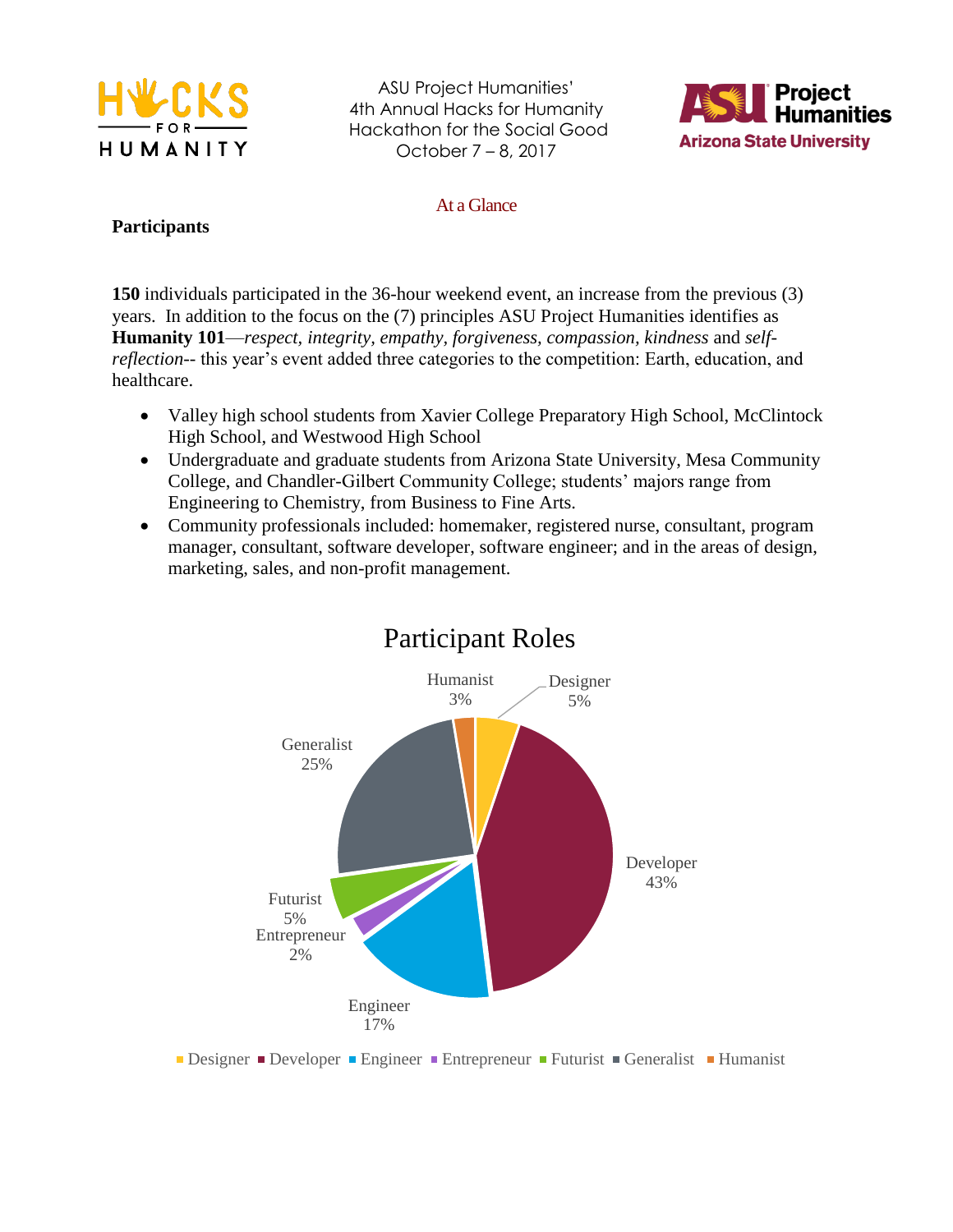



# Participant Demographics



### College Students vs. Non-College Students



12% 56% 25% 7% **African American Asian** ■ White Hispanic/Latino

Ethnicity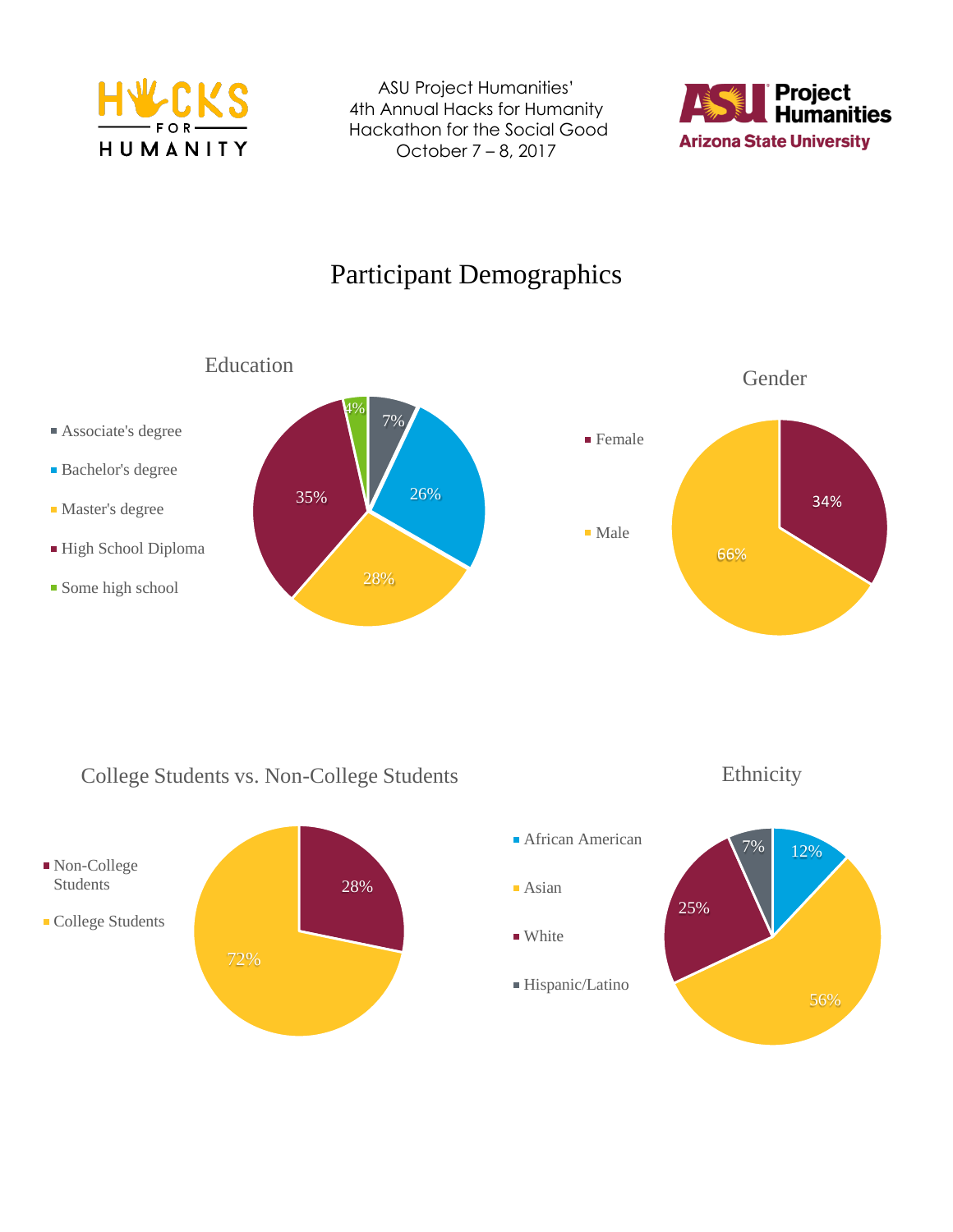



#### **Mentors & Volunteers**

 **(29)** mentors & volunteers from Xavier College Preparatory High School, AZ Culture, VelNonArt, Amazon, State Farm, SeedSpot, Arizona State University, and Mesa Community College.

**Judges (4)** from Amazon, Galvanize, State Farm, and ASU Center for Entrepreneurship and Innovation

#### **Sponsorships and Support**

(3) major sponsors: **State Farm**, **Amazon,** and **The ASU Center for Entrepreneurship and Innovation (E+I)**, each provided speakers, volunteers, and mentors throughout hackathon. **State Farm** and **E+I** provided one judge each to determine the winning teams. **Red Bull** provided product on site and organized a very popular a midnight silent disco to entertain participants. **Portello's** provided a chocolate cake break on Day 1. **Tuft & Needle** provided (5) mattresses for first-place team (valued at \$3750). **Union Tempe Apartments**, **ASU Center for Science and the Imagination,** and ASU **School for International Letters and Cultures** provided funding support. **AMC** provided giveaways. An anonymous donor gave away a big-ticket raffle item of (2) tickets to *Lost Lake Music Festival* valued at \$350/ each. **Galvanize** provided swag and door prizes:

- 2 Galvanize Classes
- Echo Dot
- **MySOL Ultimate Frisbee Set**
- Video Game Box Set
- **Github Stickers**
- Free DevOps Days Tickets
- Free Startup Weekend Tickets (5 tickets for winning team)

#### **Sessions, Workshops & Activities**

- *Individual Icebreaker:* "Getting to Know You" BINGO
- *Team-building Icebreaker:* Balloon Furniture making contest as team-building and pitching
- *Opening Plenary*: "Humanity 101 Entrepreneurship"
- *Opening Panel*: "Brainstorming and Idea Development—Value Proposition"
- *Workshop*: "Your Leadership Toolbox," presented by **Amazon**
- *Workshop:* "Sustaining your Project after the Hackathon," presented by **State Farm**
- *Workshop*: "From Ideation to Action: Identifying the Steps to Test and Build Your Idea," presented by **ASU Entrepreneurship + Innovation**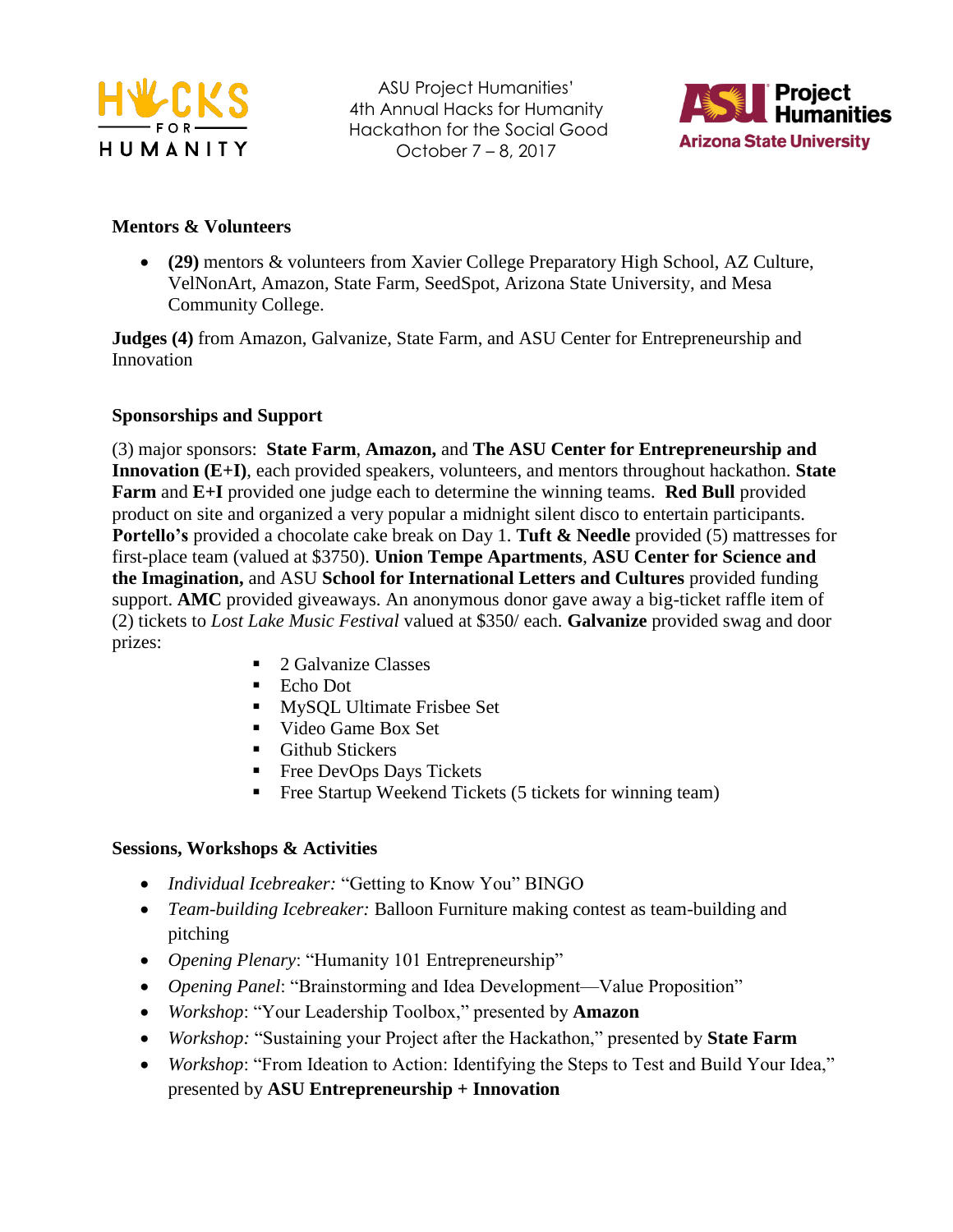



- *Workshop*: "Intro to Git," by ASU Alumni and Hacks for Humanity Inaugural Winning Team (ARKHumanity)
- *Workshop*: "How to Pitch Your Product," presented by **SeedSpot**
- *Activity*: Midnight Silent Disco
- *Activity*: Rise and Shine Yoga

#### *Winning Teams*

#### **1st Place:** Envolve

*Envolve is a community service web-based application that facilitates volunteers' communications with organizations and among one another by providing them a platform to filter events based on their interest, set volunteering teams, communicate with other volunteers, and reward them for their work through official certificates of service.* 

#### 2nd Place: Gabby

*Gabby is an interactive support device for seniors who live alone. Through devices such as Alexa, Fitbits, and Google watches, seniors' movements are tracked to determine when a senior is experiencing crisis and notifies designated contacts when an episode of crisis-- such as a fall--occurs.* 

#### **3rd Place:** RecognizeMe!

*RecognizeMe! is a phone application and web platform that bridges the gap between community organizers and their volunteers through an online network that posts different projects within an organization and rewards volunteers for participating in these projects through a points-based system.*

#### **4th Place: Dunces and Dragons**

*Dunces and Dragon is an application that connects students struggling in certain topics to students who are willing to help and capable of answering questions. It is a network that builds peer-mentors' credibility by awarding them points by asking and answering questions. It facilitates the spread of information and professional relationship building across student networks.*